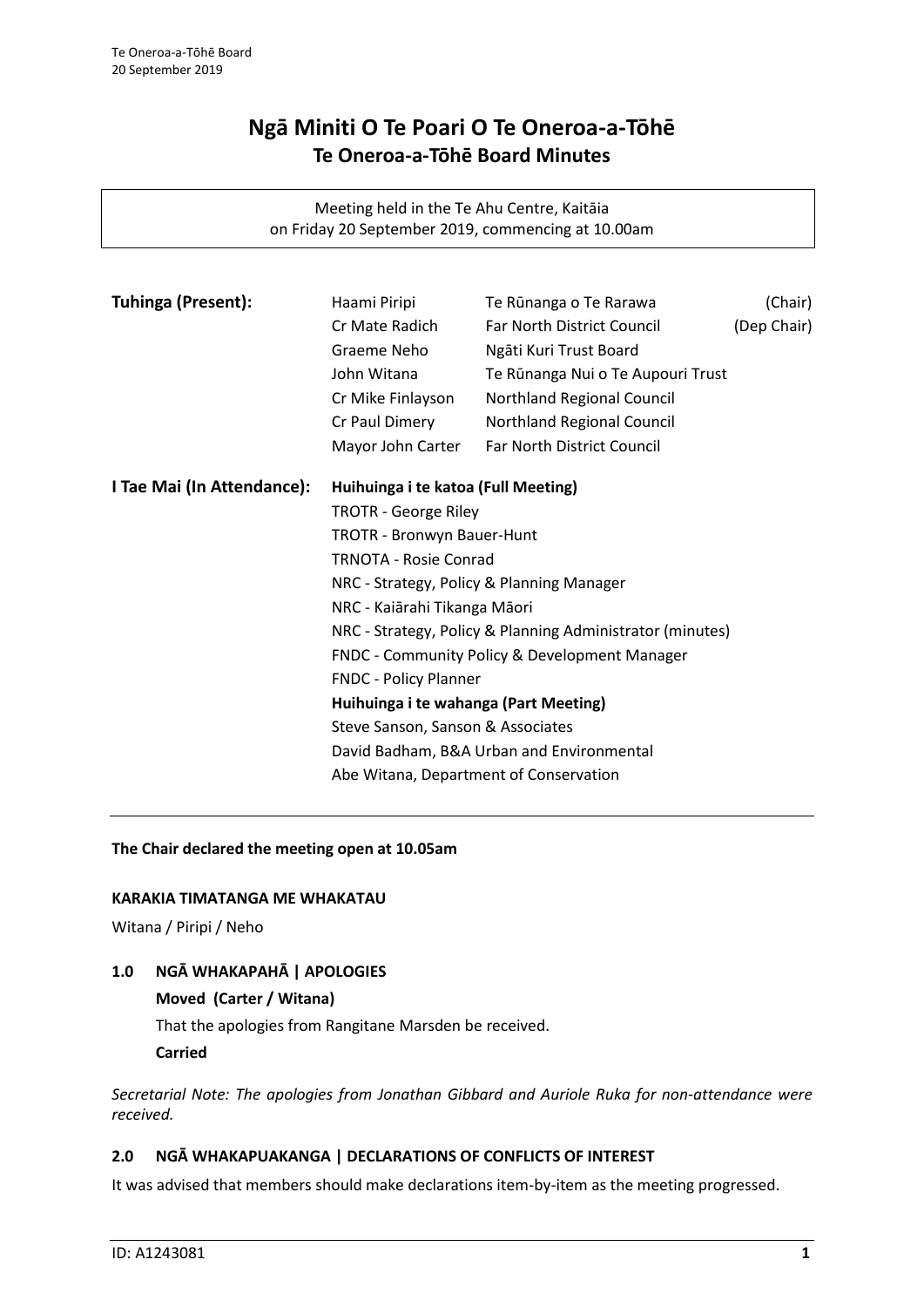#### **3.0 WHAKĀTURANGA | PRESENTATION**

#### **ID: A1234129**

**Report from Ben Lee, NRC Strategic Policy & Planning Manager**

# **Moved (Dimery / Carter)**

That the presentation "Conservation Management Strategy" by Abe Witana, Department of Conservation be received.

**Carried**

*10.51am - Abe Witana left the meeting*

# **4.0 WHAKĀE NGĀ MINITI | CONFIRMATION OF MINUTES**

**4.1 Confirmation of Minutes**

#### **ID: A1234124**

**Report from Rachael King, Board Secretary**

#### **Moved (Dimery / Neho)**

That the minutes of the Te Oneroa-a-Tōhē Board meeting held on 19 July 2019 be confirmed as a true and correct record.

#### **Carried**

#### **5.0 NGĀ RIMITI | ITEMS**

**5.1 Beach Management Plan - feedback and next steps ID: A1236613**

#### **Report from Ben Lee, NRC Strategy, Policy and Planning Manager**

#### **Moved (Dimery / Finlayson)**

That the report 'Beach Management Plan - feedback and next steps' by Ben Lee, NRC Strategy, Policy and Planning Manager and dated 9 September 2019, be received.

#### **Carried**

#### **5.2 Summer Engagement Plan**

- Discussion took place regarding the next steps for the plan
- It was agreed that the meeting on 18 October would focus on this topic

#### *12.49pm - Meeting suspended*

*John Carter, David Badham and Steve Sanson left the meeting*

*1.12pm - Meeting reconvened*

#### **5.3 Far North Surf Rescue**

#### **Moved (Neho / Finlayson)**

That the Board approve the event, in so far as their authority allows, and that Surf Rescue be made aware that they should contact other land owners within the boundaries of the race area to receive their permission.

#### **Carried**

#### **5.4 Kākā Street Ramp**

Cr Radich provided a verbal update on the topic